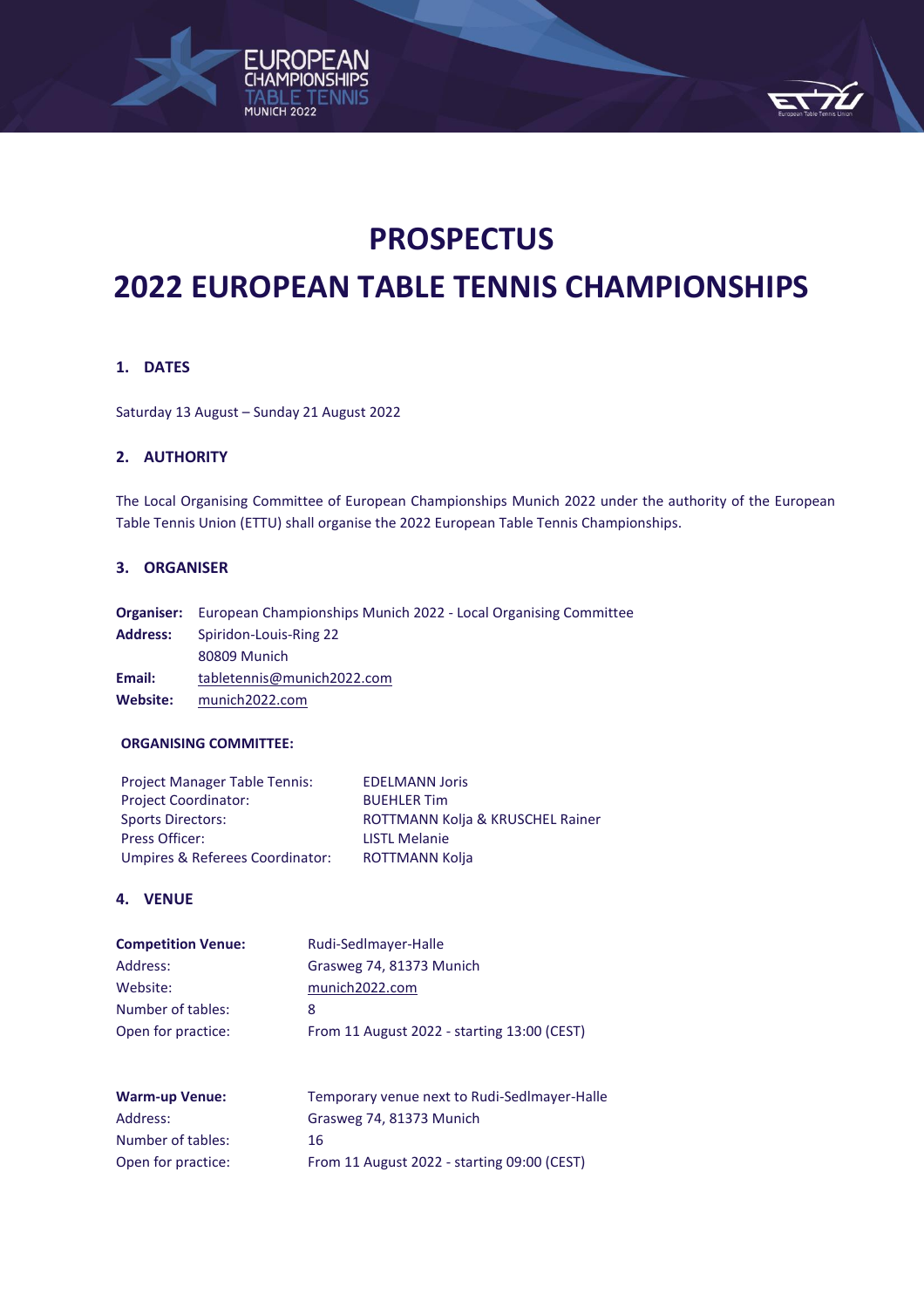



| <b>Practice Venue:</b> | <b>Technical University Munich</b>          |
|------------------------|---------------------------------------------|
| Address:               | Conollystrasse 32, 80809 Munich             |
| Number of tables:      | 12                                          |
| Open for practice:     | From 11 August 2022 - starting 09:00 (CEST) |

# **5. ELIGIBILITY**

The championships shall be open for entry to all member associations whose subscriptions are not in arrears. All players shall be eligible to represent their associations in accordance with the provisions of ETTU Handbook article B.1. Players not eligible under these provisions but having participated in the European Championships in 2021 or earlier are also eligible.

# **6. RULES AND REGULATIONS**

The tournament shall be played in accordance with the Laws of Table Tennis, the ITTF Regulations for International Competitions, and th[e ETTU Regulations part CI.](https://www.ettu.org/?proxy=redaktion/About%20ETTU/ETTU-HANDBOOK-1-1-2020.pdf)

# **7. EVENTS AND TITLE HOLDERS**

The championships shall include five individual events: men's singles, women's singles, men's doubles, women's doubles, and mixed doubles.

| <b>Title Holders</b>   |                                    |
|------------------------|------------------------------------|
| Men's Singles          | <b>BOLL Timo (GER)</b>             |
| <b>Women's Singles</b> | SOLJA Petrissa (GER)               |
| Men's Doubles          | KATSMAN Lev / GREBNEV Maksim (RUS) |
| <b>Women's Doubles</b> | SOLJA Petrissa / SHAN Xiaona (GER) |
| <b>Mixed Doubles</b>   | QIU Dang / MITTELHAM Nina (GER)    |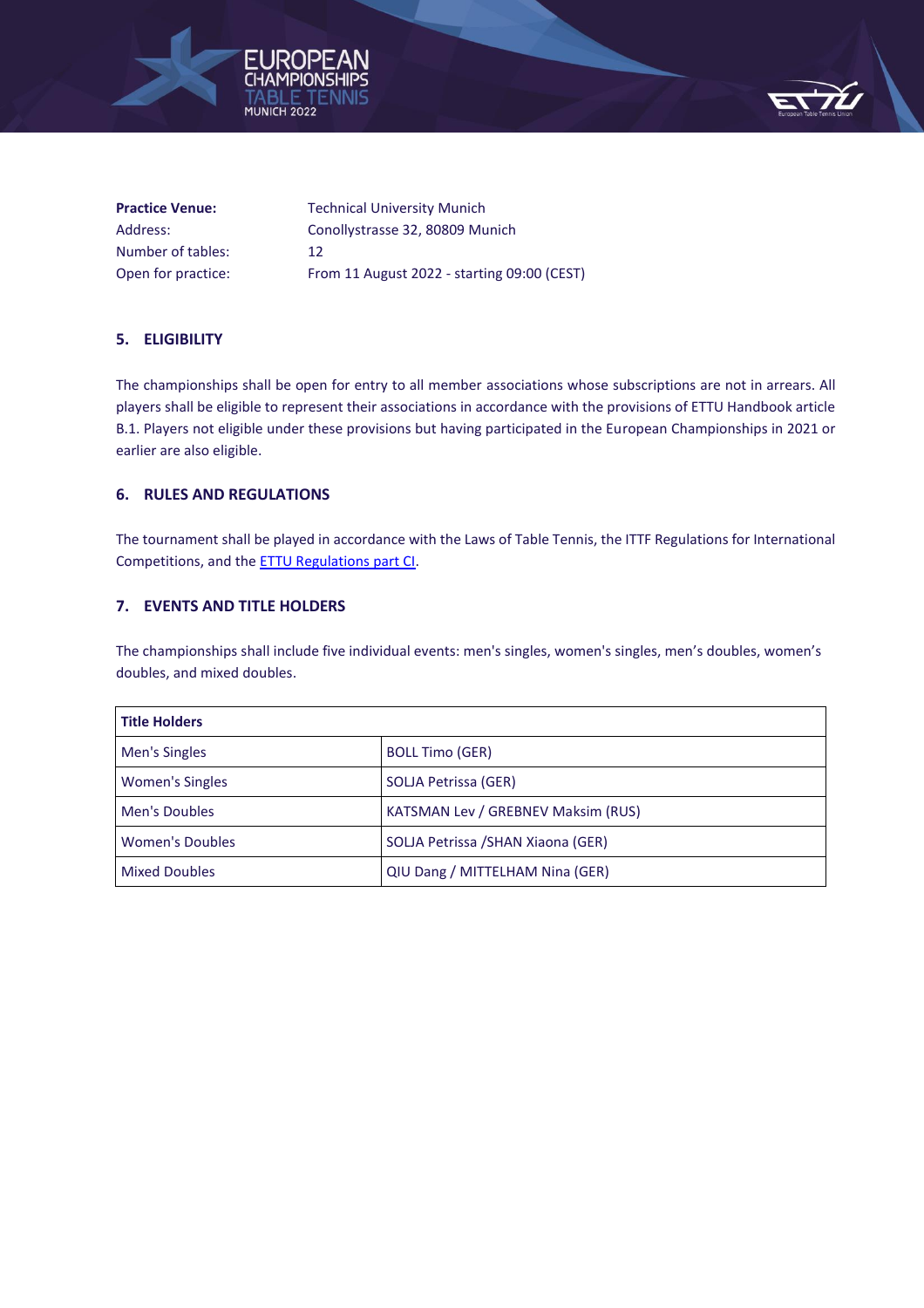



# **8. ENTRIES**

In singles events each association shall be entitled to enter according to the results of the previous year's European Championships team events final stage and 2nd stage as follows:

|                                                                                         |           | MEN - AUT, CZE, DEN, ENG, GER, ROU, SWE                  |
|-----------------------------------------------------------------------------------------|-----------|----------------------------------------------------------|
| <b>Associations in Position 1-8:</b>                                                    | 5 players | WOMEN - AUT, FRA, GER, LUX, POL, POR,<br><b>ROU, UKR</b> |
|                                                                                         |           | MEN - BEL, CRO, FRA, POL, POR, SLO, SVK, UKR             |
| Associations in Position 9-16 (2nd in final stage groups):                              | 4 players | WOMEN - CZE, HUN, ITA, NED, SVK, SWE                     |
|                                                                                         |           | MEN - ESP, FIN, GRE, ITA, NED, SRB, TUR                  |
| Associations in Position 17-24 (3rd in final stage groups):                             | 3 players | WOMEN - BEL, CRO, ENG, ESP, GRE, SLO, SRB,<br><b>TUR</b> |
| 6 best placed associations not proceeding to the final stage                            |           | MEN - HUN, IRL, ISR, LUX, MNE, SUI                       |
| (from 2nd stage groups):                                                                | 3 players | WOMEN - BIH, BUL, EST, LTU, NOR WAL                      |
| All remaining associations:                                                             | 2 players |                                                          |
|                                                                                         | <b>MS</b> | SGOUROPOULOS, Ioannis (GRE)                              |
|                                                                                         | <b>MS</b> | BERTRAND, Irvin (FRA)                                    |
| The medallists from the European U21 Championships (not<br>included in the NA-s quotas) | <b>WS</b> | KAUFMANN, Annett (GER)                                   |
|                                                                                         | <b>WS</b> | SCHREINER, Franziska (GER)                               |
|                                                                                         | <b>WS</b> | DRAGOMAN, Andreea (ROU)                                  |

In case of vacant places, one place will be allocated firstly to the 14 associations with 3 players according to:

1) the final standings of the 2021 European Team Championships

2) in case teams finished equally, the order will be determined by July 2022 World Team Ranking

In doubles events the maximum entry for each association shall be 4 players for men's doubles, 4 players for women's doubles as well as 2 men and 2 women players for mixed doubles; all players may be different. Doubles pairs may be formed by players from different associations.

# **9. ONLINE ENTRIES**

Online entries will be open until **Friday 15 July** 2022.

All entries must be managed via the Munich 2022 Event Management System (EMS). Every member association has received a registration link for the relevant team manager who will act as single point of contact (SPOC) and must register all athletes who will compete at European Championships Munich 2022.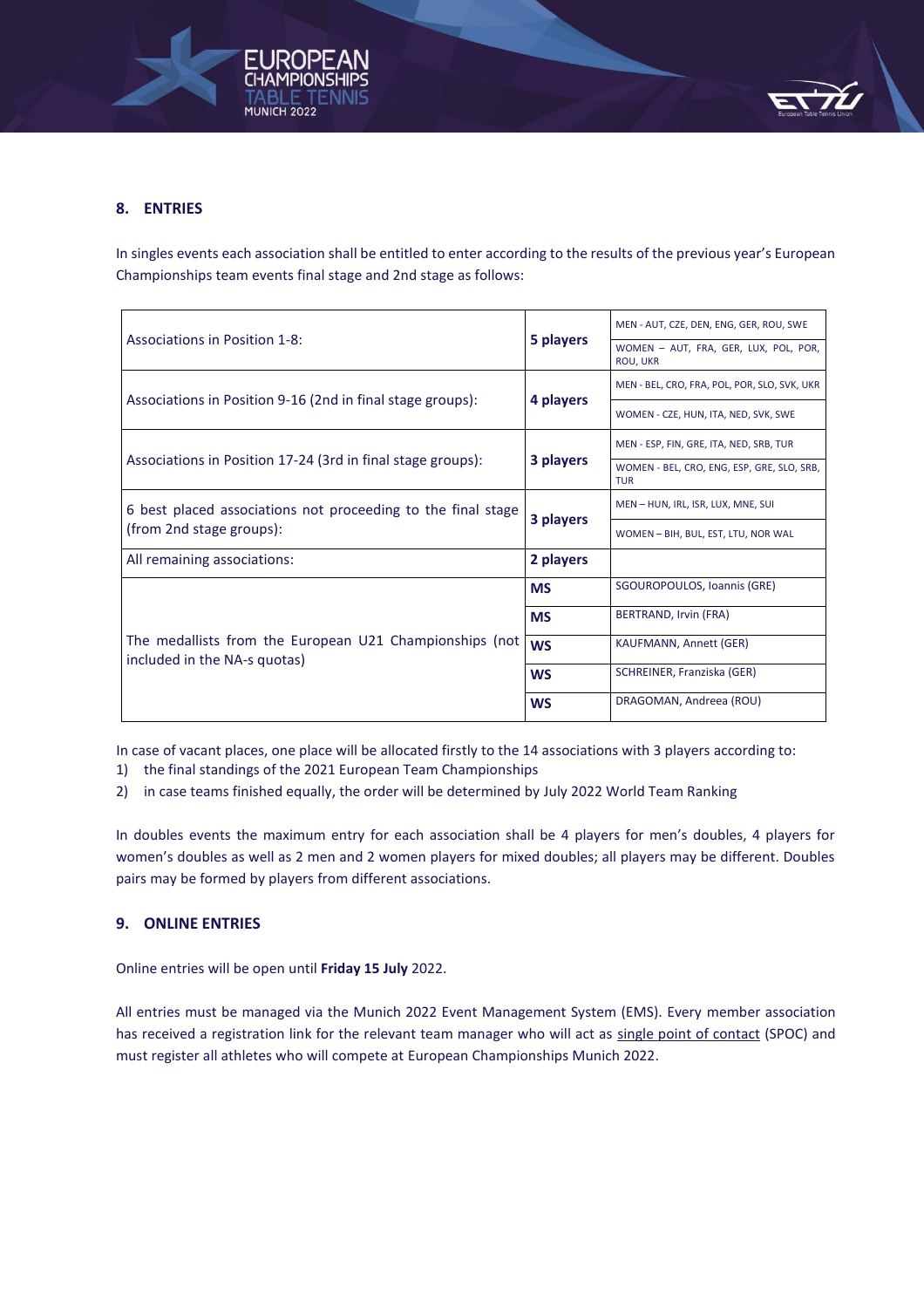



# **10. SUBSTITUTIONS**

Associations can enter and modify their online entries until **Friday 15 July 2022** including players, who can only participate if vacant places are available. After 15 July 2022 participation of these players, and if needed addition of players, will be considered, and approved if vacant places are available. After 15 July 2022 changes can only be made until **Thursday 11 August 2022 at 12:00 local time (CEST)** by sending a request to the Competition Manager by email and as copy to the ETTU office. In case of a replacement of a player, the association shall pay the ETTU an administration fee of €100.

# **11. PLAYING SYSTEM**

CI.11.1 There shall not be more than 64 places in the first round proper of a singles event nor more than 32 places in the first round proper of the men's doubles, women's doubles and mixed doubles events, unless otherwise authorized by the ETTU Executive Board.

CI.11.2 In singles events 32 seeded players shall be directly placed in the first round proper. All remaining players shall play in a qualification stage, played in groups of maximum 4 players.

CI.11.3 In doubles events 16 seeded pairs shall be directly placed in the first round proper. All remaining pairs shall play in a knockout qualification stage.

CI.11.4 All singles matches in the main draw shall be the best of seven games, all singles matches in the qualification stage shall be the best of five games, all men's doubles, women's doubles, and mixed doubles matches shall also be the best of five games.

# **12. DRAW AND JURY MEETING WITH TEAM DELEGATES**

Ranking list that will be used for the seeding list and draw:

#### **Week 28, 12 July 2022**

The first draws will be conducted on Thursday 11 August 2022 commencing at 19:00 local time (CEST) in the Hotel Leonardo City South.

The Jury meeting with the team delegates will be held on Friday 12 August 2022 commencing at 19:00 local time (CEST) in the Hotel Leonardo City South.

# **13. ENTRY FEE**

There shall be an entry fee of €50 for each player of participating associations to be paid to the ETTU.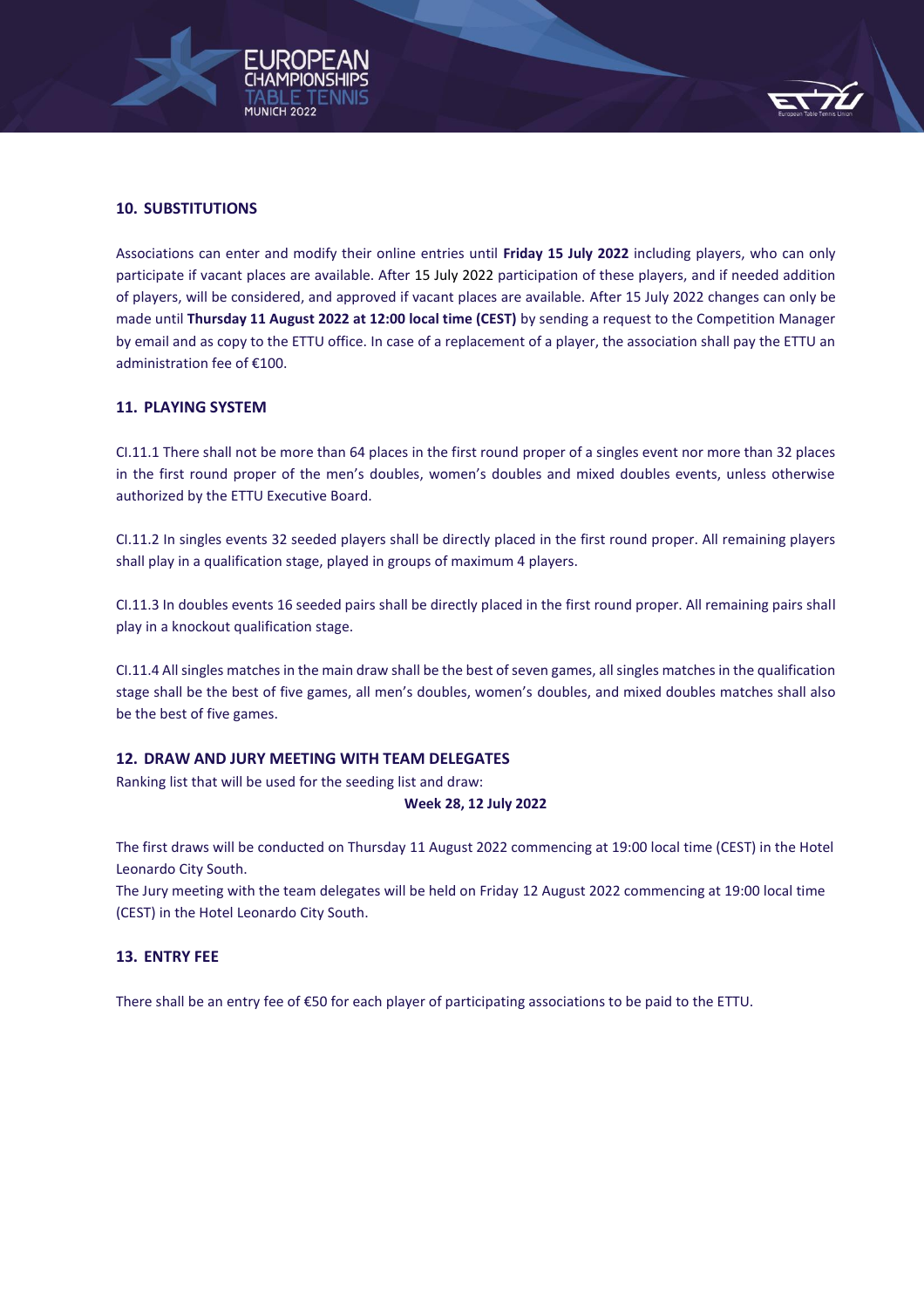



# **14. REFEREE TEAM**

| Referee:         | <b>CROTTA Tina (GRE)</b>     |
|------------------|------------------------------|
| Telephone:       | +30 6947009331               |
| Email address:   | crottatina@gmail.com         |
| Deputy referees: | <b>SHERLOCK Stuart (ENG)</b> |
|                  | <b>WEILAND Sven (GER)</b>    |
|                  | <b>HAMRAN Matiej (SVK)</b>   |

# **15. COMPETITION MANAGER**

| Competition manager: | <b>IVANČIN Alen</b>  |
|----------------------|----------------------|
| Telephone:           | +385 99 2065844      |
| Email address:       | competition@ettu.org |

# **16. EQUIPMENT**

| Tables:        | <b>Competition Venue:</b>                |
|----------------|------------------------------------------|
|                | TV court: TIBHAR Smash 28 Showcourt      |
|                | Side courts: TIBHAR Smash 28 Showcourt 2 |
|                | <b>Training &amp; Warm-up Venues:</b>    |
|                | <b>TIBHAR Smash 28/R</b>                 |
| Balls:         | Nittaku Premium 40+ *** white            |
| Flooring:      | <b>TIBHAR GRIP EUROPE</b>                |
| Umpire tables: | Nittaku                                  |
| Scoreboards:   | Nittaku                                  |
| Towel racks:   | <b>Nittaku</b>                           |
|                |                                          |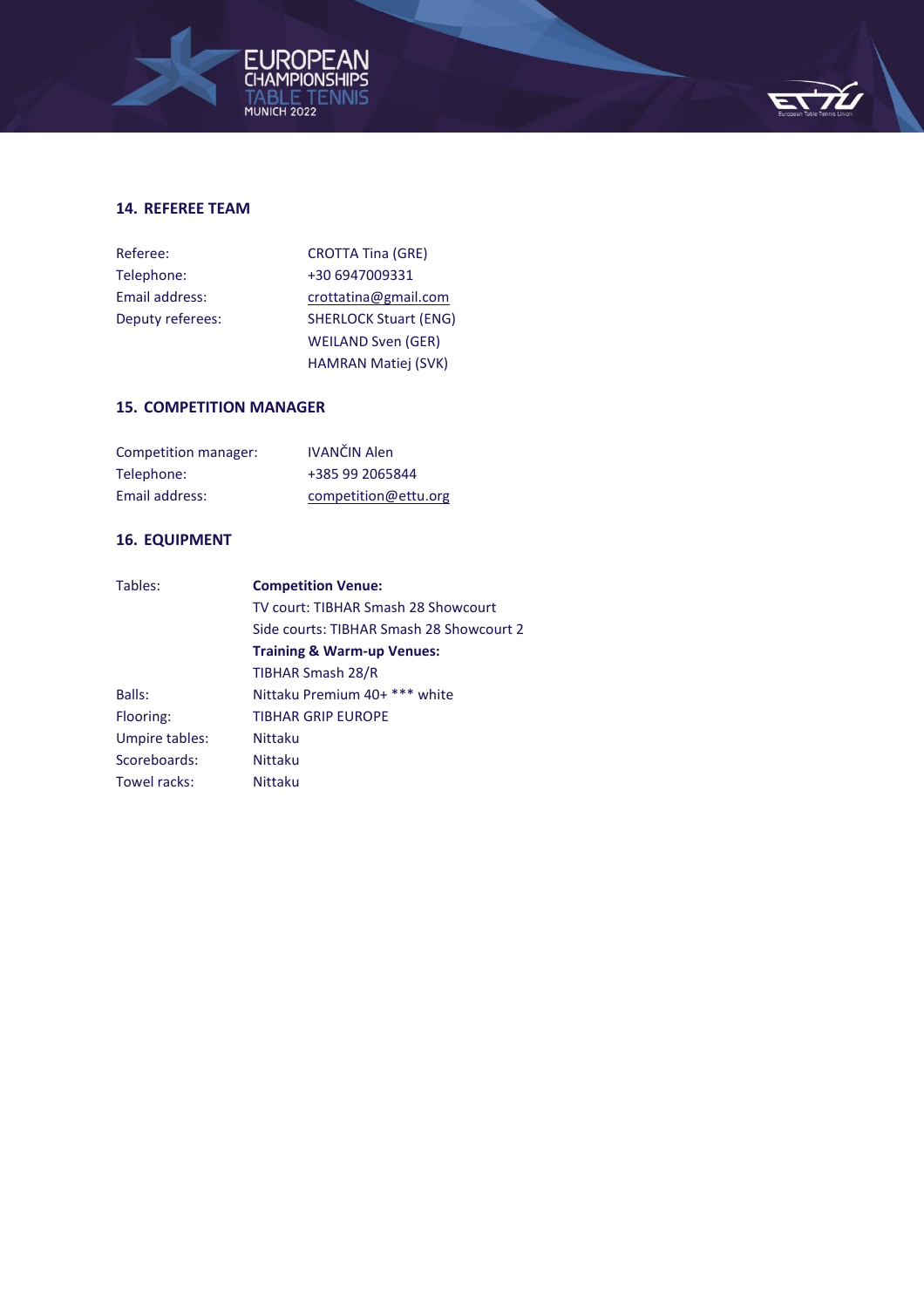



# **17. HOSPITALITY**

#### **Official Hotels:**

Leonardo Hotel Munich City South Address: Hofmannstrasse 1, 81379 Munich

NYX Hotel Munich Address: Hofmannstrasse 2, 81379 Munich

Price single room per day per person (full board): €152,08 Price double room per day per person (full board):  $\epsilon$  89,81 Breakfast, lunch, and dinner will be served in the hotel.

All bookings must be processed via the Munich 2022 Event Management System (EMS) by the single point of contact (SPOC) of each member association, who has been defined by ETTU.

#### **Booking Deadline for Associations**

| Until 15 June | Booking by number submitted in EMS            |
|---------------|-----------------------------------------------|
| Until 15 July | Accommodation by name (rooming list) required |

# **Cancellation Policy for Associations**

| Until 15 June | 100% of the booked rooms per night can be cancelled free of charge.              |
|---------------|----------------------------------------------------------------------------------|
| After 15 June | 100% of the total accommodation cost incl. meals will be charged - no refundable |
|               | cancellation will be possible.                                                   |

#### **Payment Policy for Associations**

Until 15 June 100% deposit payment required upon booking, but no later than 15 June to guarantee the hotel booking.

An association cancelling a person of their announced delegation after the final entry deadline up to 15 days before the European Championships start (30 July 2022) must pay a cancellation fee of €100 per person.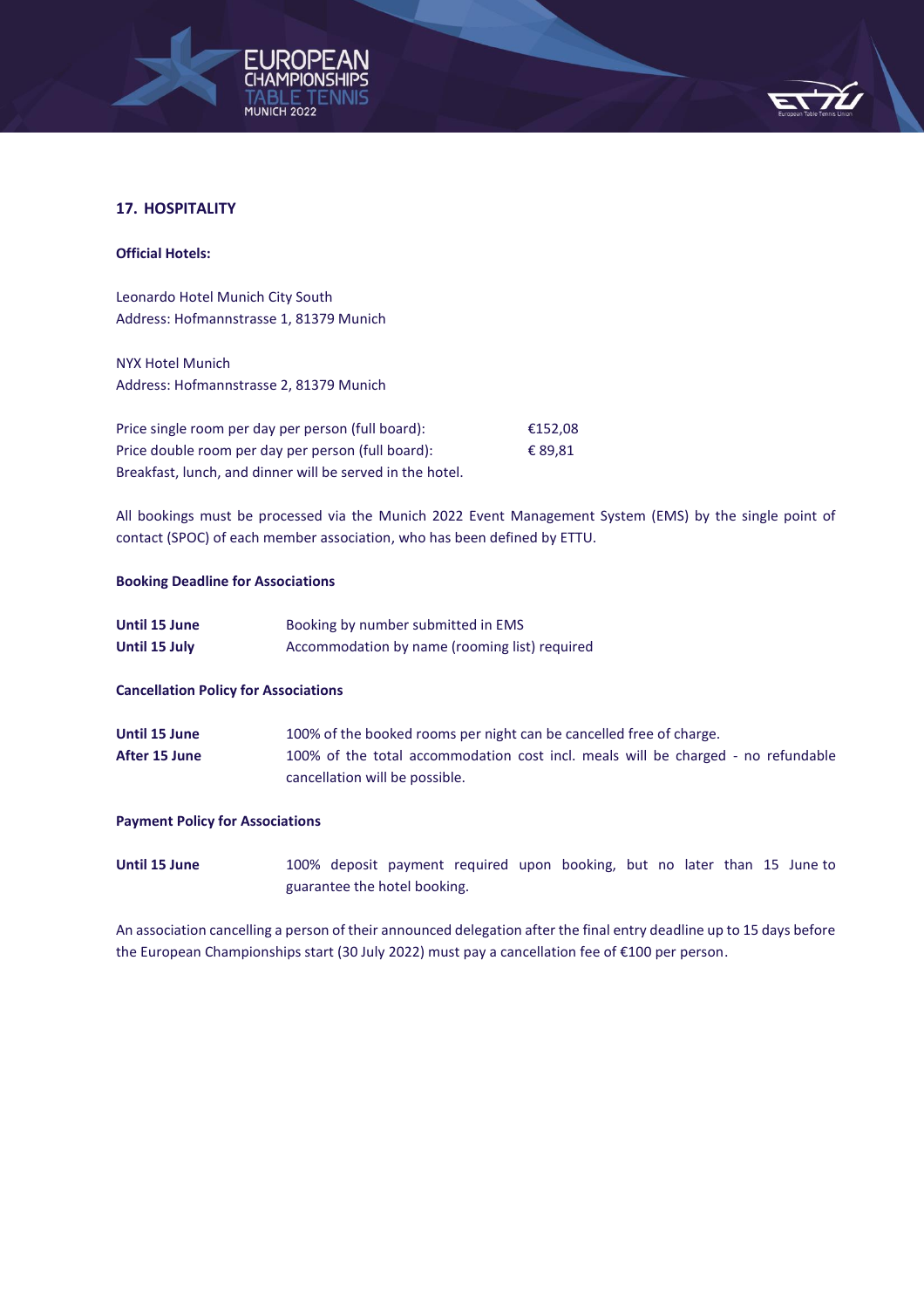



# **18. TRANSPORT**

| Official airport:       | Munich Airport (MUC), Munich, Germany   |
|-------------------------|-----------------------------------------|
| Official train station: | Munich Central Station, Munich, Germany |

All travel details must be entered via the Munich 2022 Event Management System (EMS) until **15 July 2022**.

Please be aware that arrival/departure requests can only be added for people who are already registered in the system.

Also, please note that LOC only provides transportation if accommodation has been booked through the EMS. Furthermore, arrival/departure requests must still be confirmed by the LOC. This is especially to be kept in mind for late changes - transportation can only be provided for requests that have been confirmed.

# **19. MEDICAL**

Permanent medical services (first aid and physiotherapist) will be provided in the competition venue from Thursday 11 August 2022 until the end of the championships on Sunday 21 August 2022.

#### **20. INSURANCE**

By entering the event, each association must ensure that all delegation members have medical, travel and other appropriate insurance.

Please check the insurance policy to ensure cover with anything Covid-19 related for your country.

# **21. VISA**

Association[s needing a visa for entering Germany](https://www.auswaertiges-amt.de/en/visa-service/visabestimmungen-node) are kindly requested to address their needs to the following email-address: **[tabletennis@munich2022.com](mailto:tabletennis@munich2022.com)**

National associations will need to provide the following data for any visa request: nationality, passport number incl. issue and expiry date, date and place of birth, gender, and address for each person.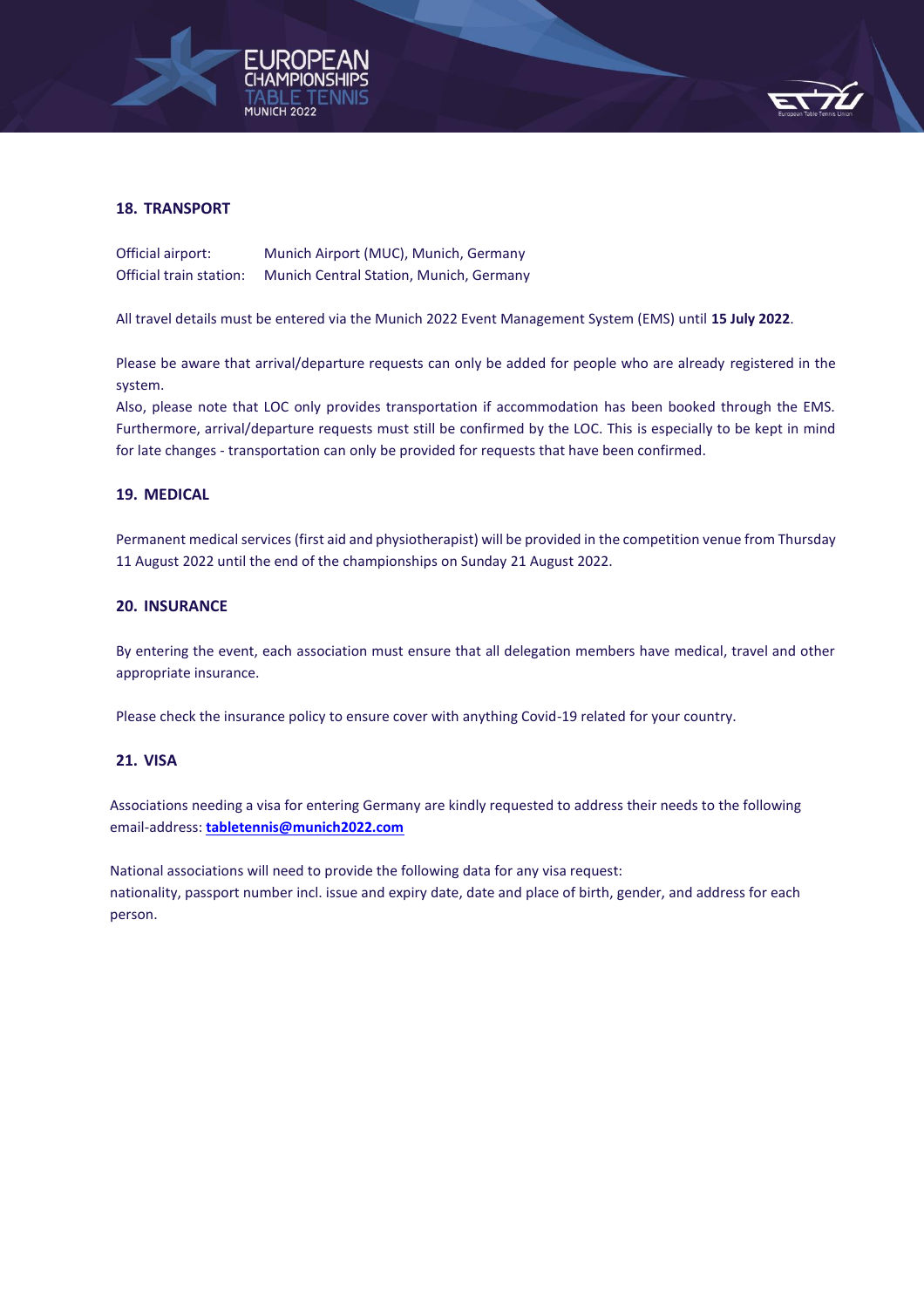



# **22. INFORMATION FOR PLAYERS**

By entering the event, players agree to abide by all ITTF and ETTU rules and regulations. All entered associations and individual players agree to be under the auspice of the ETTU and its agents in all matters concerning television coverage, video, internet web casting, motion picture coverage, and photographic coverage of any kind. Participants release all rights, or rights held by their agents or sponsors, in all matters relating to television and web casting coverage, video and motion picture coverage, and photographic coverage of any kind. A participant's refusal of above listed coverage may be subject to suspension or dismissal from the competition.

# **23. PRINTED NAMES ON THE SHIRT**

Players shall have their names printed on the back of their shirts. Players failing to compete with a t-shirt including their name printed on the back shall receive a fine of €100 for each match played without a printed name.

# **24. PRINTED ADVERTISEMENTS ON PLAYING CLOTHING**

ETTU shall adapt the ITTF player clothing advertising regulations so as to restrict to the following commercial advertisements:

(i) one clothing manufacturer's brand,

(ii) four commercial brands.

The number, size and placement of logos on shirts and shorts shall be as follows:

advertisements on playing clothing shall be limited to the maker's normal trademark, symbol or name contained within a total area of 24 cm², and not more than four clearly separated advertisements, each contained within a total area of not more than 100 cm², on the front, side, shoulder or back of a shirt, with a combined total area of 200 cm², with a maximum of one advertisement on the back of the shirt.

There shall be no advertisements on the front and the sides of shorts or skirt other than the maker's normal trademark, symbol or name contained within a total area of 24 cm².

An additional Host City advertisement on players' numbers/names shall be contained within a total area of 100 cm².

An exception occurs if an athlete is part of a federally funded sports program. The non-commercial logo of such a program is allowed on the athlete's shirt in addition to the allowed commercial logos. It shall not be larger than 100 cm².

Each national association is required to send a picture of the front and the back of their shirt for approval to [tabletennis@munich2022.com.](mailto:tabletennis@munich2022.com) The deadline is **15 July 2022**.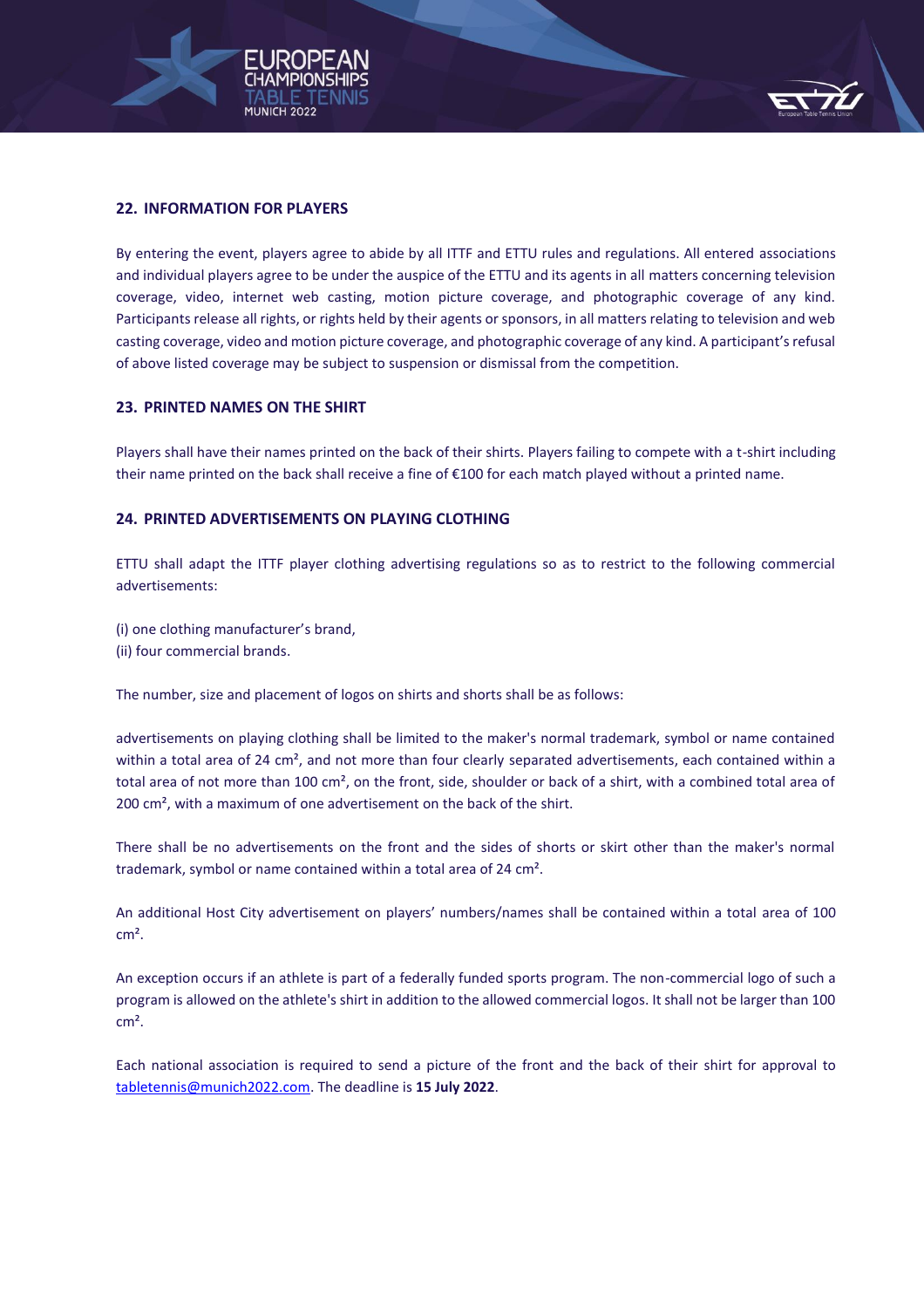



# **25. BETTING INFORMATION FOR PARTICIPANTS**

In the context of betting, participants shall not, by any manner whatsoever, infringe the principle of fair play, show unsportsmanlike conduct, attempt to influence the course, or result of a competition, or any part thereof, in a manner contrary to sporting ethics. Any violation of this principle shall be disciplined according to provisions of ITTF Regulations 3.5.3.

# **26. VIDEO**

Each athlete is allowed to record his/her match with one device for their own use only. It is not permitted to distribute and share the video material. All rights belong to European Championships Management.

# **27. PRIVACY POLICY**

By registering and entering the 2022 European Table Tennis Championships, each registered and entered person agrees and gives his/her consent to the ETTU Privacy Policy as laid down on the [ETTU website.](https://www.ettu.org/en/about-ettu/privacy-policy/)

# **28. INDIVIDUAL WORLD TABLE TENNIS CHAMPIONSHIPS**

The European Table Tennis Championships 2022 will be the Continental Stage of the 2023 World Table Tennis Championships.

There will not be a European Regional Stage.

Further information will be announced shortly.

# **29. 2023 EUROPEAN GAMES QUALIFICATION PLACES**

Male players who reach the round of 32 in the 2022 European Championships Men's Singles event (maximum 2 per association), female players who reach the round of 32 in the 2022 European Championships Women's Singles event (maximum 2 per association) and pairs who reach the round of 16 in the 2022 European Championships Mixed Doubles event (maximum 1 per association) shall qualify for quota places for the 2023 European Games Tables Tennis competition.

These quota places will be allocated to the association/national Olympic committee of the relevant athlete or pair.

# **30. DEADLINES**

#### **Entry Deadlines for Associations**

**Until 15 July** All teams must be registered in EMS

# **Accommodation Booking Deadline for Associations**

**Until 15 June Booking by number submitted in EMS Until 15 July <b>Accommodation** by name (rooming list) required